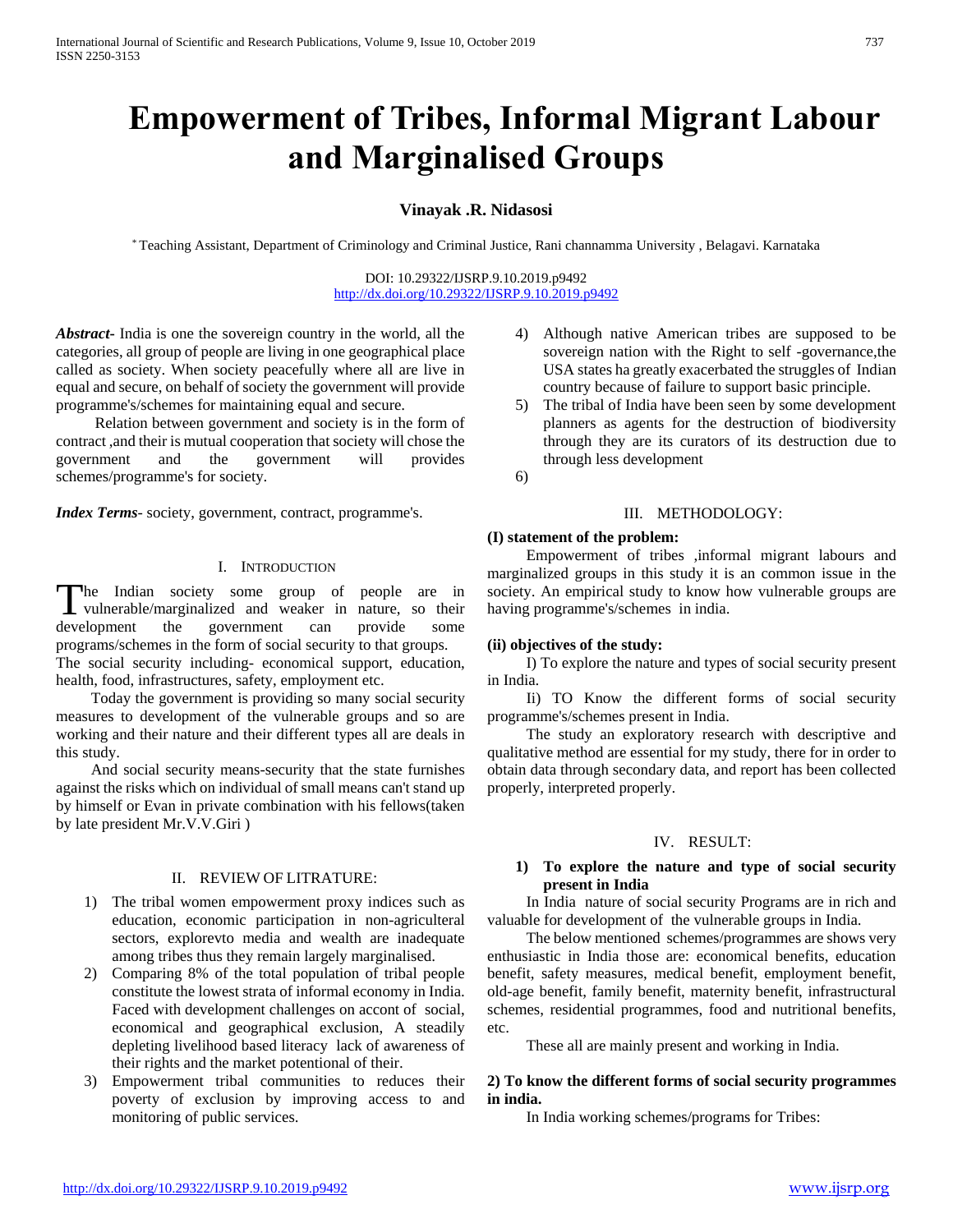- **i) Special central assistance to tribal sub-schemes :**  this schemes provide funds for development of economical through integrated tribal development authority(ITDA) and integrated I development project(ITDP) and modified area development approach(MADA)
- **ii) Grants in a is under art-275(I) of Indian Constitution :** it is annual grant from government of india to each states to effort work for tribal development.
- **iii) Schemes of grant in aid to voluntary organisation working for welfare of ST :** this programs enhancing welfare services to fill the gaps in service deficient tribal areas, and sectors like education, health, drinking water, agro-horticulture rap productivity, social security etc.
- **iv) Schemes of strengthening education among ST girl's in low literacy districts in india :** this providing bridge the gap in literacy level between the general women and population and tribal women in the identified districts or blocks, more particularly in naxal effected area.
- **v) Schemes of vocational training in tribal area :**  main aim is to develop the skills of the ST youths for variety of tribes as well as self-employment. And to improve their socio-ecconomic relation by enahancing their income.
- **vi) Development of particularly vulnerable tribal groups :** this is started at 1998-99 and revised it in 2015. It covers only the **75** identified particularly vulnerable tribal groups, it providing housing, land distribution, land development, connectivity, cattle development, installations of non conventional sourcing of energy.
- **vii) Schemes for ST's girls and boys :** central assistance is giving to state/UT'S for constrction of new hostel buildings or extension of existing hostels.
- **viii) Schemes of ashram schools in tribal sub-plan area :** objective of this schemes is to provide residential schools for ST's in an environment conducive to learning to increase the literacy rate among the tribal students.
- **ix) Scholarship schemes :** provide financial assistance to students 1) pre-matric scholarship. 2) post-matric scholarship. 3) national fellowship and scholarship for higher education of ST'S. 4) National over seas schorship.
- **x) Support to tribal research institute(TRI's) :** this institution have been set up by various state, objective of this schemes is to strengthen the tribal researches and infrastructure of institution and their need, training, capacity buildings programmes.
- **xi) Mechanism for marketing of minor forest produce(MFP) Trough minimum support price(MSP) and development of value chain for MFP. :** It was set up in 2014, for providing fair price to trial's. Initially this schemes including 10 MFP in 9 states.

**xii) National schedule tribes finance and development cooperation (NSTTDS) :** Extends financial assistance at concessional rates of interest to ST' s for undertaking income generation activities. And it further gives schemes for self-employment of ST who are unemployed -1) term loan schemes. 2) adivasimahila shashaktikaran yojana. 3) micro credit schemes for self help group. 4) adivasi shiksha yojana.

## V. PROGRAMES FOR MIGRATED INFORMAL LABOUR:

It is headed by ministry of labour and employment

**POLICIES:**) The organised work and social security act 2008. Ii) The organised work and social security rules--2006.

**Schemes::** 1) admi bhima yojana

2) Rastriya swasthya bhima yojana.

## **Programescfor marginalised group:**

 It covers women, scheduled cast, scheduled tribes, children, aged, disabled, poor migrants, people living with HIV/AIDS or other deaseses, sexual minority,

 For reintegration of these groups the government is providing schemes/policies these are covers under mainly in Indian Constitution.

Those are- I) Art 14- equality before law and society.

 Ii) Art 15-No discrimination against any citizen on the base of sex.

Iii) Art 15(3) special rights for women and children.

 Iv) Art15(4) compensatory discrimination for the SC, and ST's.

These are the social security programs for tribes and migrant labours and marginalised groups in India.

# VI. FINDINGS:

 These all social security measures are working in India, it shows good development of Indian society and these all are good tool for development of vulnerable groups and community. And these all programmes are shows good working in nature and good appartunity for development of weaker sections in India. And each social security measures are to helps in each development of each sector of society.

# VII. CONCLUSION:

 From my study it shows all security measures are good and necessity for development of vulnerable groups in India, and these are working in proper way and theae all are reaches to all those who are need its. From study it cleared that all programs are fit to the weaker sections. These all are scientific and valuable to the empowerment.

### **REFERENCES**

[1] Empowerment of tribal women for health development: An Indian prospective, M.Muniyandi and Meeru Singh, Tribal health bulletin; vol.18(1&2) Jan&July012.